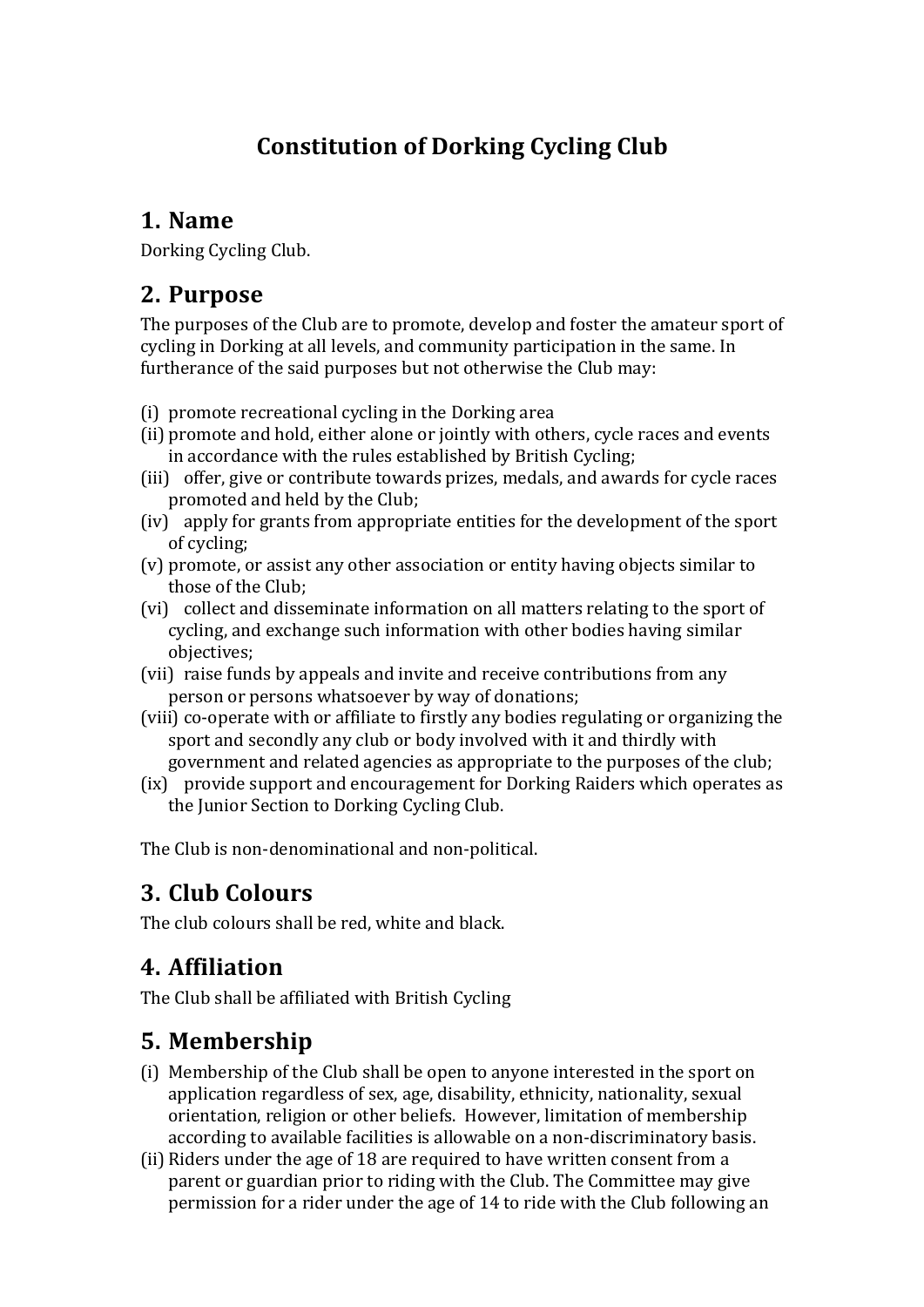individual assessment of that Rider's ability. However, riders under the age of 14 normally participate in Dorking Junior Cycling Club.

- (iii) Membership is renewed annually or for a five year period(through the Membership Secretary).
- (iv) The Club may have different classes of membership and subscription on a non-discriminatory and fair basis. The club will keep subscriptions at levels that will not pose a significant obstacle to people participating.
- $(v)$  Honorary membership, for individuals who have made significant contributions to the Club or to the sport, may be conferred by two-thirds majority of those present at the Annual General Meeting.
- (vi) The Club Committee may refuse membership, or remove it, only for good cause such as conduct or character likely to bring the Club or sport into disrepute. Appeal against refusal may be made to an appointed panel consisting of club members. Removal of membership is conducted as described in Section 9.

# **6. Club Year**

The Club's year shall be from  $1<sup>st</sup>$  April to  $31<sup>st</sup>$  March.

# **7. The Committee:**

#### *7.1 Powers and role of the Committee*

Subject to these rules the Committee shall have responsibility for the management of the club, its funds and:

- (i) shall manage the affairs of the Club;
- (ii) shall exercise all such functions as may be exercised by the Club other than those functions that are required by these rules to be exercised by the Club in a general meeting;
- (iii) has the power to perform all such acts and do all such things as appear to the Committee to be necessary or desirable for the proper management of the affairs of the Club;
- $(iv)$  shall have power to create and wind up sub-committees as required;
- (v) shall have power to co-opt as many further members to the Committee as required.

The Committee shall comply with the provisions of this Constitution, any ratified constitutional amendments, and rules ratified by the Members of the Club.

The Committee shall hold no less than five meetings per year.

The Committee will have due regard to the law on disability discrimination and child protection.

#### *7.2 Property etc.*

The property and funds of the Club cannot be used for the direct or indirect private benefit of members other than as reasonably allowed by the rules and all surplus income or profits are reinvested in the club.

The Club may provide sporting and related social facilities, sporting equipment,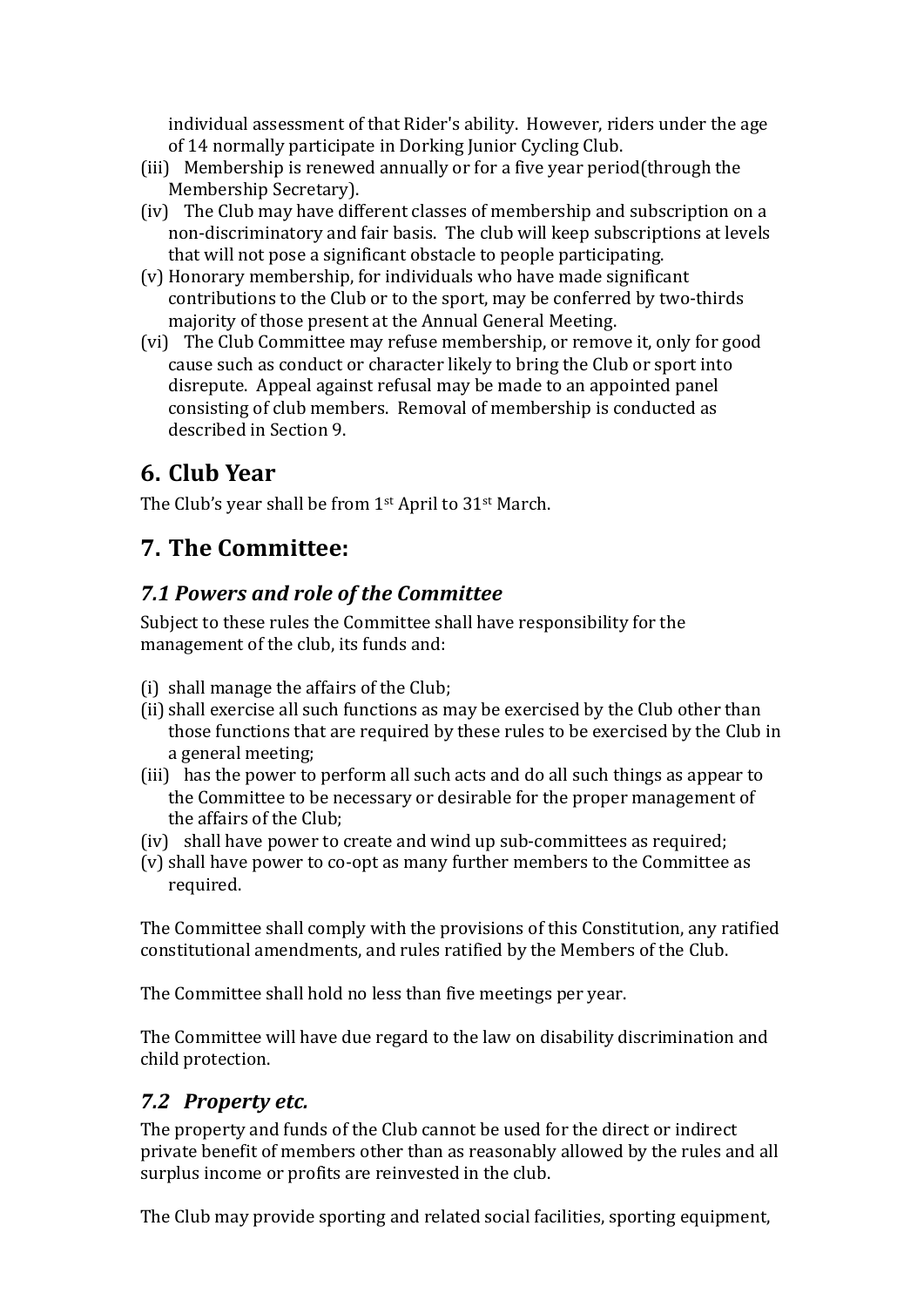coaching, courses, insurance cover, medical treatment, away-match expenses, post-match refreshments and other ordinary benefits of Community Amateur Sports Clubs as provided for in the Finance Act 2002.

The Club may also in connection with the sports purposes of the Club:

- (i) sell and supply food, drink and related sports clothing and equipment;
- (ii) employ members (though not for playing) and remunerate them for providing goods and services, on fair terms set by the Committee without the person concerned being present;
- (iii) pay for reasonable hospitality for visiting teams and guests;
- (iv) indemnify the Committee and members acting properly in the course of the running of the Club against any liability incurred in the proper running of the Club (but only to the extent of its assets).

#### **7.3 Composition of the Committee**

The Committee shall comprise:

- (i) the Officers of the Club;
- (ii) at least two Elected Members of the Club;
- (iii) a representative from the Junior Section of the Club.

The Club shall have the following Officers:

- (i) **Chairperson**, who is the chief executive officer, responsible for the effective management of the Club; the Chairperson shall preside over Committee meetings and Club General Meetings; The Chairperson will normally not be a voting officer; however in the event of an equality of votes, the Chairperson shall cast the deciding vote.
- (ii) **Secretary**, who is responsible for minute-taking at all meetings, and for ensuring that information about all matters affecting the Club is communicated to members efficiently and expeditiously. The Secretary is also responsible for public relations.
- (iii) **Treasurer**, who responsible for overseeing the club finances; the Treasurer shall be one of the signatories (Treasurer and one other to sign) on the Club's bank account.
- (iv) **Race Secretary**, who is responsible for all issues relating to open and club races.
- (v) **Membership Secretary**, is responsible for maintaining the Club's membership database, sending out renewal reminders, processing membership applications, receiving subscriptions and issuing membership cards.
- (vi) **Development Officer**, is responsible for supporting and developing club activities. The Development Officer will be involved in the training and development of coaches and ensure that the club operates within the guidelines set out by British Cycling.
- (vii) Welfare Officer, to be responsible for safeguarding matters.

#### *7.4 Term of appointment*

Each Officer of the Club shall hold office until the conclusion of the Annual General Meeting following the date of the said Officer's election, but is eligible for re-election.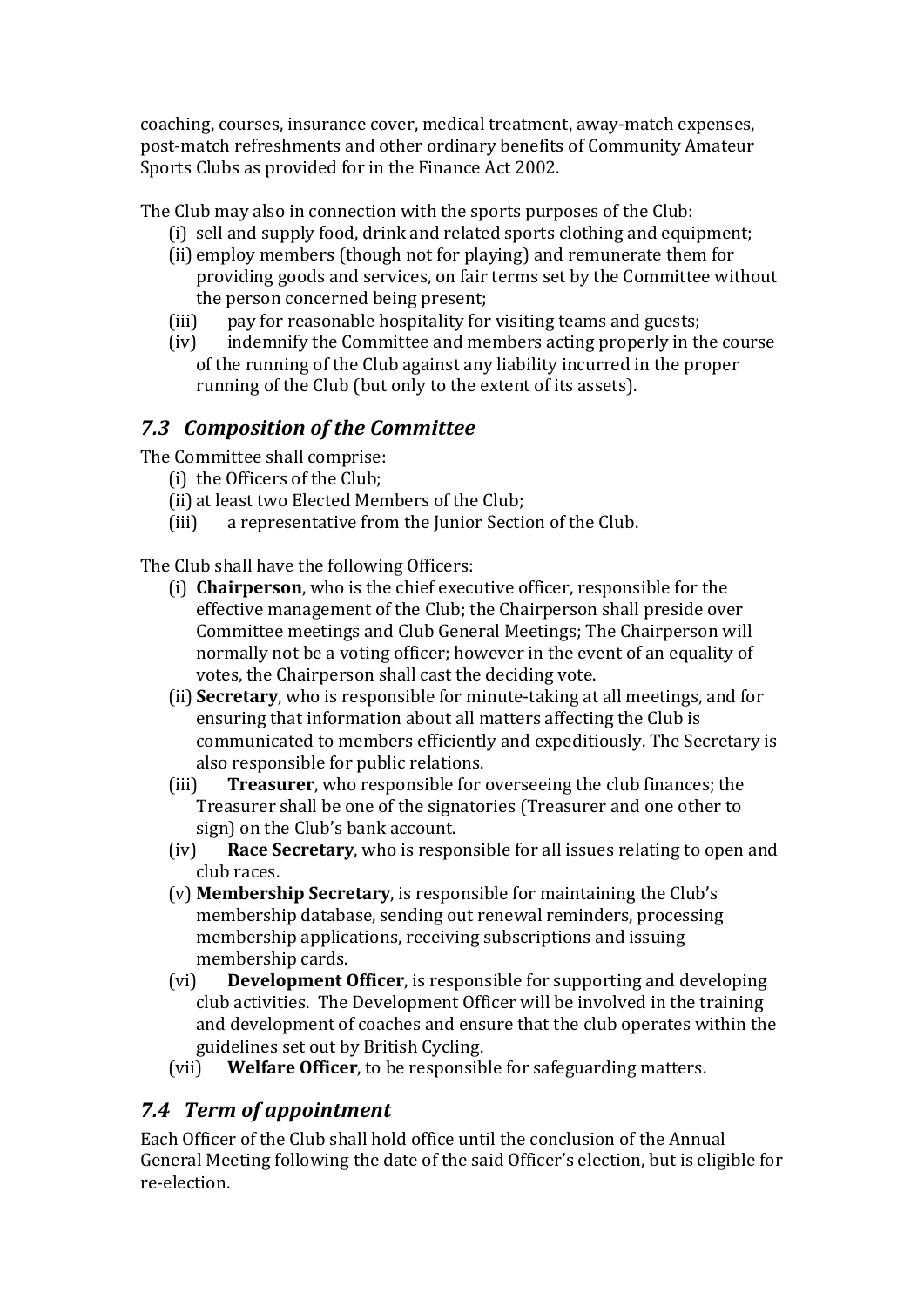#### *7.5 Election of Committee Members*

Any Member may be nominated (or may nominate himself/herself, either in person or in writing) for election as an Officer or Elected Member. The ballot for the election of Officers and Elected Members shall be conducted at the Annual General Meeting in such manner as the Committee may direct

#### *7.6 Vacancies*

If a vacancy occurs in the membership of the Committee for any reason, the Committee members may appoint a member to fill the vacancy, and the member so appointed will hold office subject to the rules. The person filling the vacancy shall hold office until the conclusion of the Annual General Meeting following the date of the said officer's appointment, but is eligible for election at the next occurring Annual General Meeting.

#### *7.7 Removal of Committee Members:*

In order to remove any Committee members from office:

- (i) an Extraordinary General Meeting shall be called;
- (ii) A proposal to remove the Committee Member shall be put forward, in writing, by a Member duly qualified to vote at that meeting:
- (iii) Notice shall be served on the said Committee Member in writing, stating the date, time, and place of the Extraordinary General Meeting, the proposal and the grounds on which the proposal for removal is based, and informing the Committee Member that he/she may attend and speak at the Extraordinary General Meeting, and may also make written submission;
- (iv) Once due consideration of the matter has been given, the proposal for removal of the Committee Member shall be put to a vote. A two-thirds majority of those present at the Extraordinary General Meeting is required to remove the Committee Member from office.

# **8. Meetings and Quorum**

A Committee meeting shall be quorate when at least four Members of the Committee are present.

A General meeting of the club shall be quorate when at least ten per cent of the Membership is present.

An Annual General meeting of the club shall be quorate when at least fifteen per cent of the Membership is present.

# **9. Disciplining Members**

The Club Committee is empowered to discipline any member whom it considers: (i) has acted in a manner detrimental to the Club or likely to bring the Club or sport of cycling into disrepute or

(ii) is in breach of its regulations or Code of Conduct

by verbal warning, written warning, temporary suspension of membership of the Club or permanent exclusion from the Club.

[The decision of the Club Committee in such matters shall be final save that in respect of any member expelled permanently an appeal against refusal may be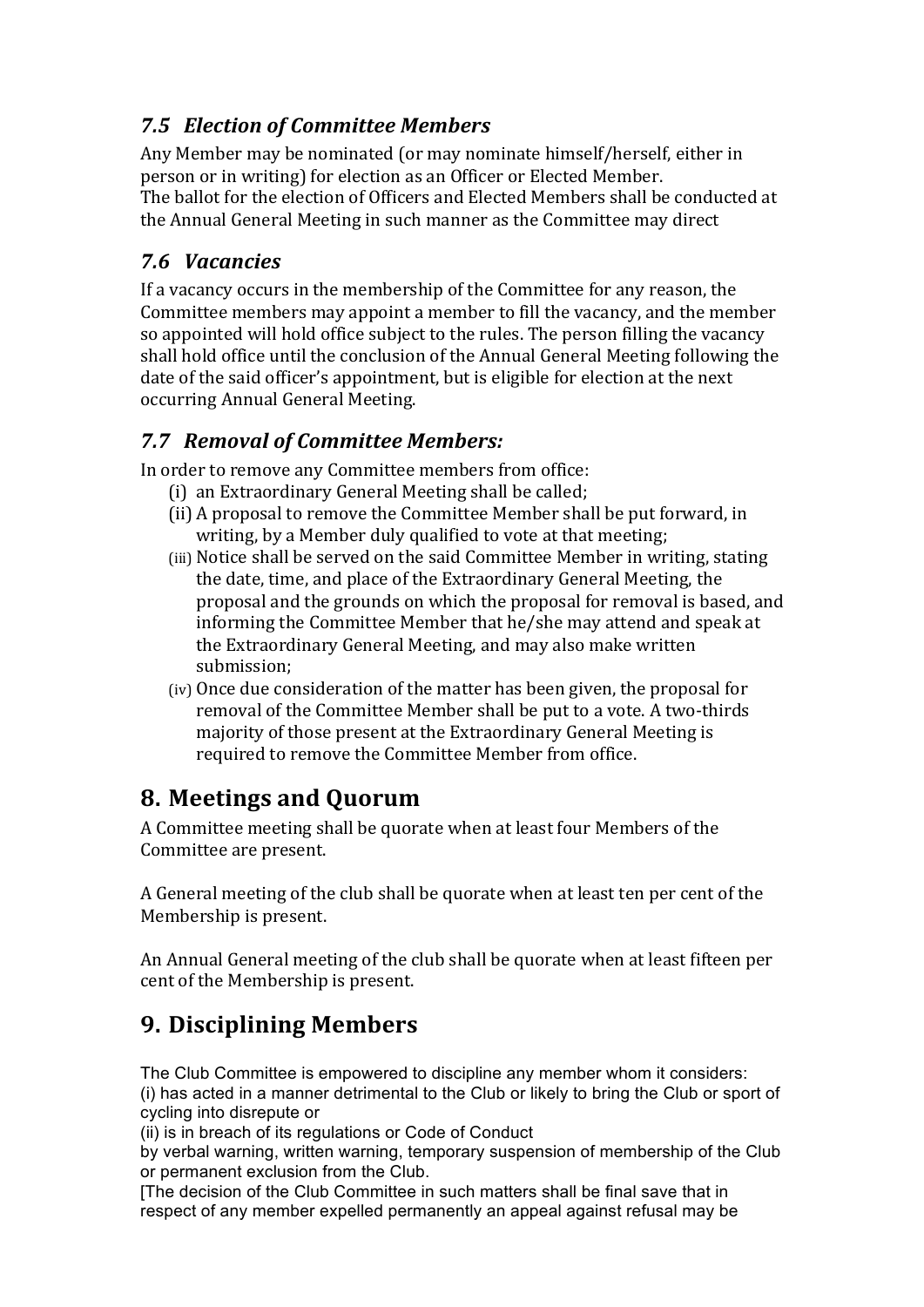made to an appointed panel consisting of club members.]

### **10. Voting and Decisions:**

Issues arising at meetings of the Committee, or General Meetings of the Club, and which require a vote, shall be determined by a majority of the votes of the Members present at the meeting and entitled to vote.

Each Member present at a meeting of the Committee, or General Meetings of the Club (including the person presiding) shall be entitled to one vote.

The Chairperson (who presides at meetings of the Committee and General Meetings of the Club) will normally not be a voting officer; however in the event of an equality of votes, the Chairperson shall cast the deciding vote at meetings of the Committee and General Meetings of the Club.

At a General Meeting of the Club a poll may be demanded by the person presiding or by not less than five per cent of the Membership in person and entitled to vote.

# **11. Accounts and Banking:**

#### *11.2Accounts:*

The Treasurer shall maintain correct accounts and books showing the financial affairs of the Club, with full details of all receipts and expenditure connected with the activities of the Club. The Treasurer shall provide a written statement of accounts at the Annual General Meeting, and at the request of the Committee.

#### *11.2 Banking:*

The Committee shall maintain a bank account or bank accounts in the name of the Club, into which all monies received, shall be paid as soon as practicable following receipt.

All cheques shall be signed by the Treasurer and one of the other designated signatories appointed from the Committee.

#### *11.3 Funds management*

The funds of the Club, however derived, shall be applied towards the objects of the Club, under the direction of the Committee, and (where appropriate) with the approval of the Membership of the Club.

The Committee must approve spending on any item of over  $E50$  in advance.

#### *11.4 Financial Year*

The financial year of the Club shall run from 1 April to 31 March each year. Formal accounts shall be prepared annually by  $31<sup>st</sup>$  March and independently examined by a member or external examiner appointed by the Committee.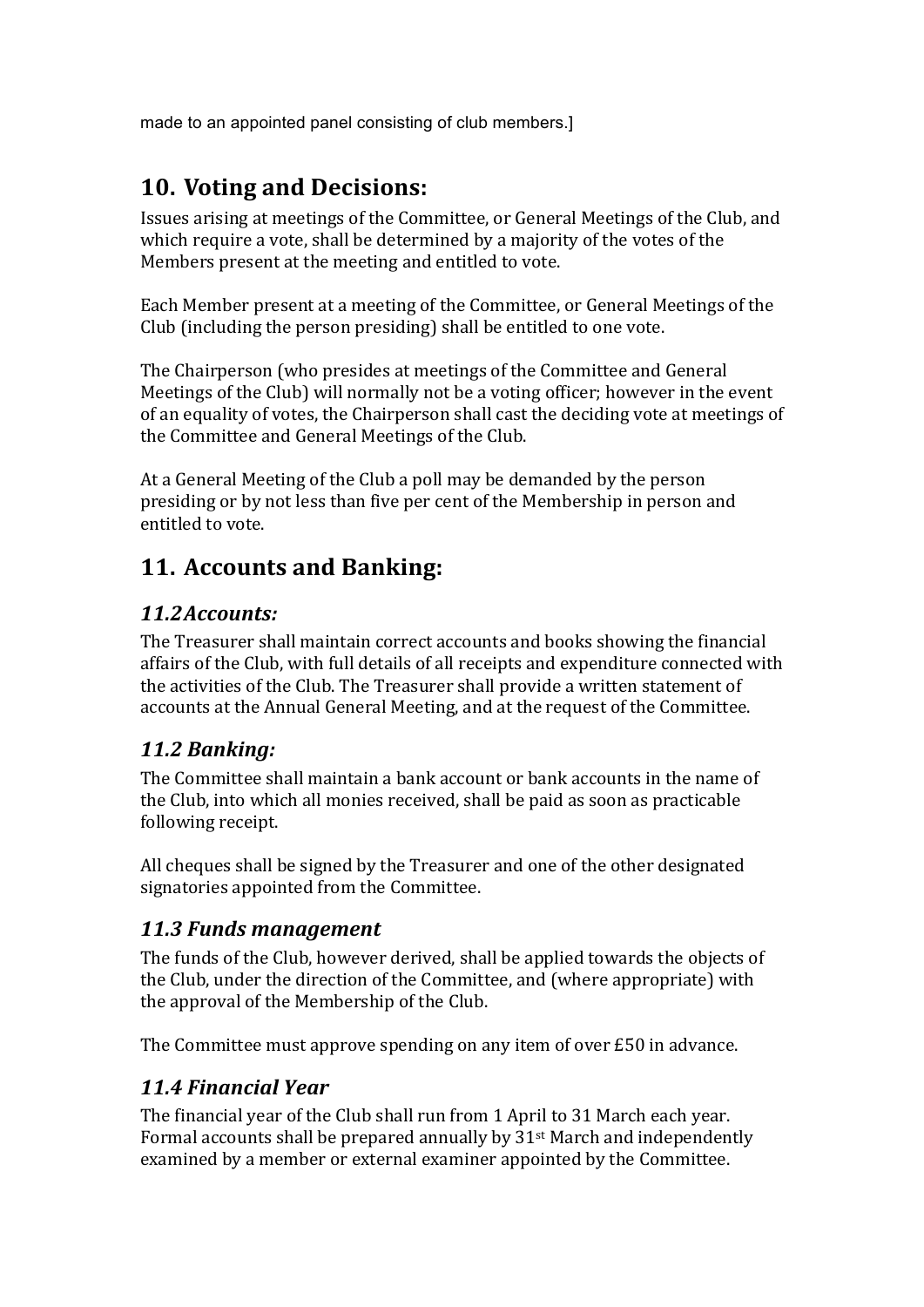# **12. General Meetings**

All Members may attend all general meetings of the Club in person.

The Chairperson (or in his absence) another Member chosen at the meeting shall preside.

Except as otherwise provided in these Rules, every resolution shall be decided by a simple majority of the votes cast on a show of hands.

# **13. Annual General Meeting of the Club:**

The Club shall hold an Annual General Meeting in April. The Annual General Meeting shall have the following duties:

- (i) to receive a report on the work of the Club in the preceding year;
- (ii) to receive accounts for the preceding year;
- (iii) to elect the Officers of the Club, the ordinary Committee Members, and the Members of the sub-committees:
- (iv) to consider any matter referred to them by the Committee;
- (v) to consider any motion submitted by any Member in writing to the Secretary before the meeting.

Communication summoning the Annual General Meeting will be released so as to reach Members at least twenty-eight days before the meeting is due to take place.

Other General Meetings may be called at other times, with not less than one month's written notice to all Members, by the Executive Committee or by the Chairperson at the request of not less than twenty per cent of the Members.

# **14.** Amendments to the Constitution:

The General Meeting of the Club may amend the Constitution by a majority of two-thirds of the Members present and voting, provided that a quorum of twenty per cent of the Membership be present, and that written notice of the amendment proposed has been given to all Members not less than one month before the General Meeting.

# **15. Dissolution:**

The Club may be dissolved by the agreement of not less than three-quarters of those Members present at a General Meeting specially summoned for this purpose. The Committee will then be responsible for the orderly winding up of the Club's affairs.

After settling all liabilities of the Club, the Committee shall dispose of the net assets remaining to one or more of the following:

- (i) to another Club with similar sports purposes which is a registered CASC and/or
- (ii) to the registered charity supported by the Club